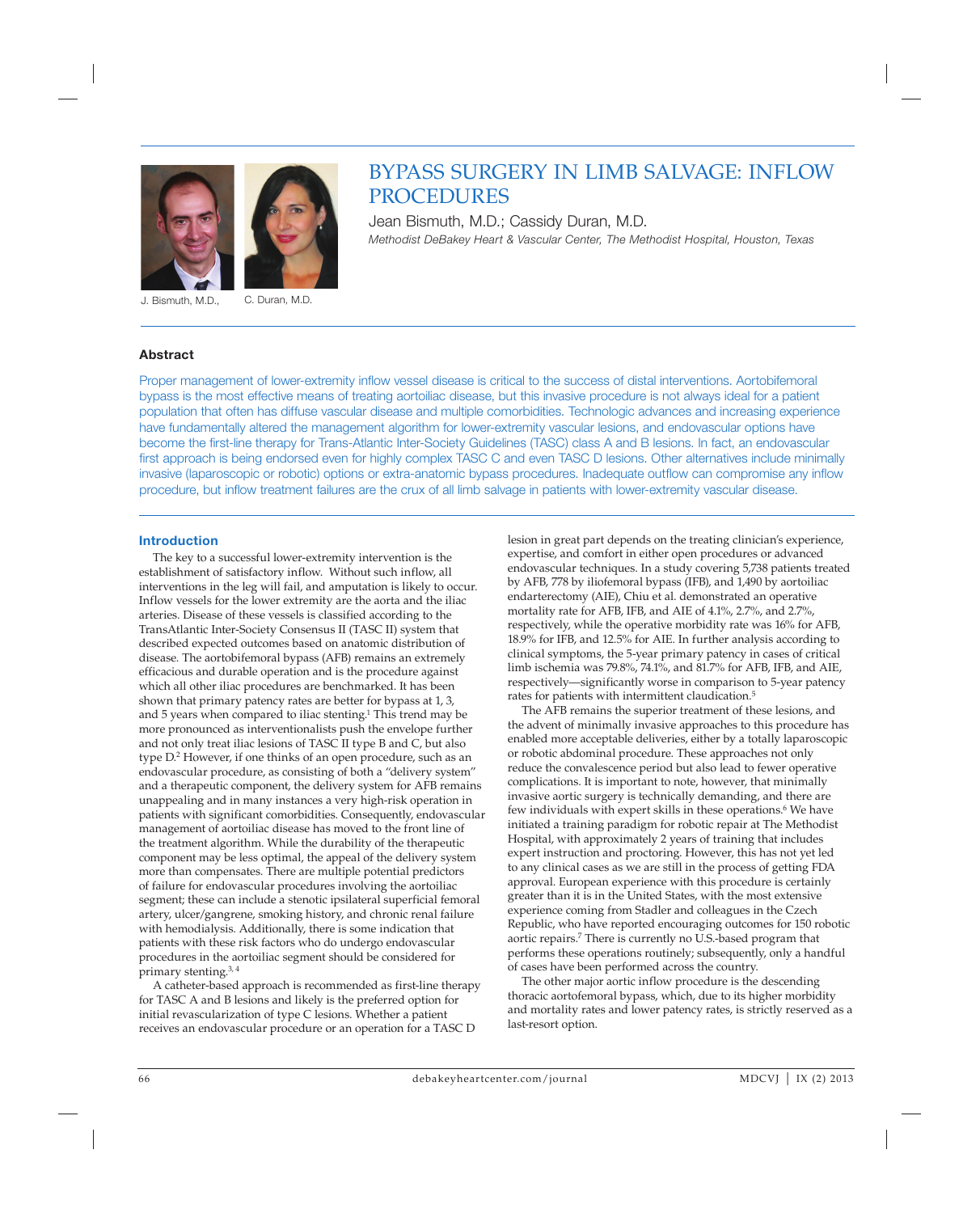Some patients who require limb salvage inflow procedures are not treatable by endovascular techniques and may not necessarily be candidates for one of the more invasive aortic procedures described above due to physiologic reasons. These situations call for a less invasive operative procedure generally consisting of an extraanatomical bypass with or without an adjunctive endovascular procedure, the so-called "hybrid" procedure. One such procedure is the femoral-femoral bypass (FFB), which historically was thought to have early failure due to an iliac stenosis on the donor side. A recent study of 247 patients with FFB demonstrated an increased usage of adjunctive iliac percutaneous transluminal angioplasty (PTA)/stent from 0% to 54% (over a period from 1984-2010), while the rate of axillofemoral bypass or no inflow stenting procedure decreased from 100% to 46%. Iliac PTA/stenting is associated with a decreased 5-year primary graft patency of 44% compared with 74% for axillofemoral bypass patients and 71% in patients who required no adjunctive inflow procedure. Patients with inflow iliac PTA/stents also have diminished 5-year assisted primary patency of 61% compared with 85% for axillofemoral bypass patients and 87% in patients who had no need for inflow revascularization. Fiveyear primary patency among claudicants and critical leg ischemia patients is similar at 65% and 68%, respectively, therefore extent of disease does not appear to impact patency.8 Passman et al. found that axillobifemoral bypasses were comparable in patency to AFB at 5 years, but since patients who receive axillobifemoral bypasses are generally significantly more debilitated, their survival at 5 years is 45% versus 72% for ABF.<sup>9</sup>

There is a paucity of good data comparing covered versus bare expandable stents in the aortoiliac segment. The single prospective randomized controlled trial, the COBEST trail, found that lesions treated with covered stents were significantly more likely to remain free of restenosis than those treated with bare-metal stents (HR 0.35). Further subgroup analysis showed that while there was no difference for TASC B lesions, the difference was significant for both TASC C and D lesions.10

### **Failed Aortoiliac Stenting**

Prior to embarking on endovascular interventions in the aortoiliac segments, it is imperative that the operator understands the pathophysiology and severity of inflow and/or outflow compromise. If there is inadequate flow in the infrainguinal segment, then early failure may occur. Similarly, if all proximal disease is left untreated, then the stent is more likely to be compromised. It has been shown in a 10-year follow-up that if one fails to extend treatment into the aorta for lesions that are at the aortic bifurcation, outcomes are generally inferior.<sup>11</sup> Figure 1



**Figure 1.** Patient with inadequately treated aortic disease. (A) Solid black arrow indicates an aortic stenosis. (B) Despite adequate treatment with iliac stents, failure persisted due to aortic inflow disease.

presents a patient who was treated initially with balloon angioplasty and then had covered stents placed in both common iliac arteries (CIA) extending into the external iliac arteries. Early stent occlusion and failure was simply due to incomplete management of the inflow disease. An aortic stenosis (Figure 1, solid black arrow) was demonstrated, and the patient underwent an AFB and a simultaneous femoral-popliteal bypass. This approach addressed all inflow issues and improves long-term prognosis for patency and limb salvage. In this setting, the aortic segment could likely have been treated successfully by a stent.

# **Treatment of Iliac Lesions to Support a Bypass**

In this next example, an 83-year-old female presented with severe rest pain having had two prior failed femoral-femoral crossover bypasses performed by separate surgeons over an 8-month period. Basic principles dictate that inflow should always be corrected before performing a downstream bypass. Figure 2 shows a flush occlusion at the left common iliac artery. What the previous surgeons had failed to identify is a high-grade stenosis in the distal CIA as well as diffuse severe disease extending up into the distal aorta as determined by intravascular ultrasound (IVUS), which may not have seemed significant by angiography. The treatment approach undertaken for this patient, who actually had adequate outflow, was to attempt recanalization of the left side and then treat the right side with a balloon-expandable stent. Despite a re-entry device, recanalization of the left side was not fruitful. However, adequate treatment of the common iliacs (Figure 3) on the right side with a new femoral-femoral bypass was sufficient to provide the patient with adequate lower-extremity reperfusion.



Figure 2. Patient with iliac disease and failed recanalization of left iliac. (A) Occluded left common iliac. (B) Solid arrow identifies high-grade right common iliac lesion. (C) Dedicated re-entry catheter used to cross left iliac occlusion.



**Figure 3.** Right iliac stent with femoral-femoral bypass. (A) Lesion in distal right common iliac artery. (B) Lesion treated with balloon-expandable iliac stent. (C) Femoral-femoral bypass to perfuse left lower extremity.

### **Conclusions**

As endovascular devices improve and vascular surgeons gain experience and confidence treating complex disease, limb salvage procedures will continue to trend towards an "endovascular first" approach. However, open procedures remain the gold standard against which all endovascular procedures will be measured. For